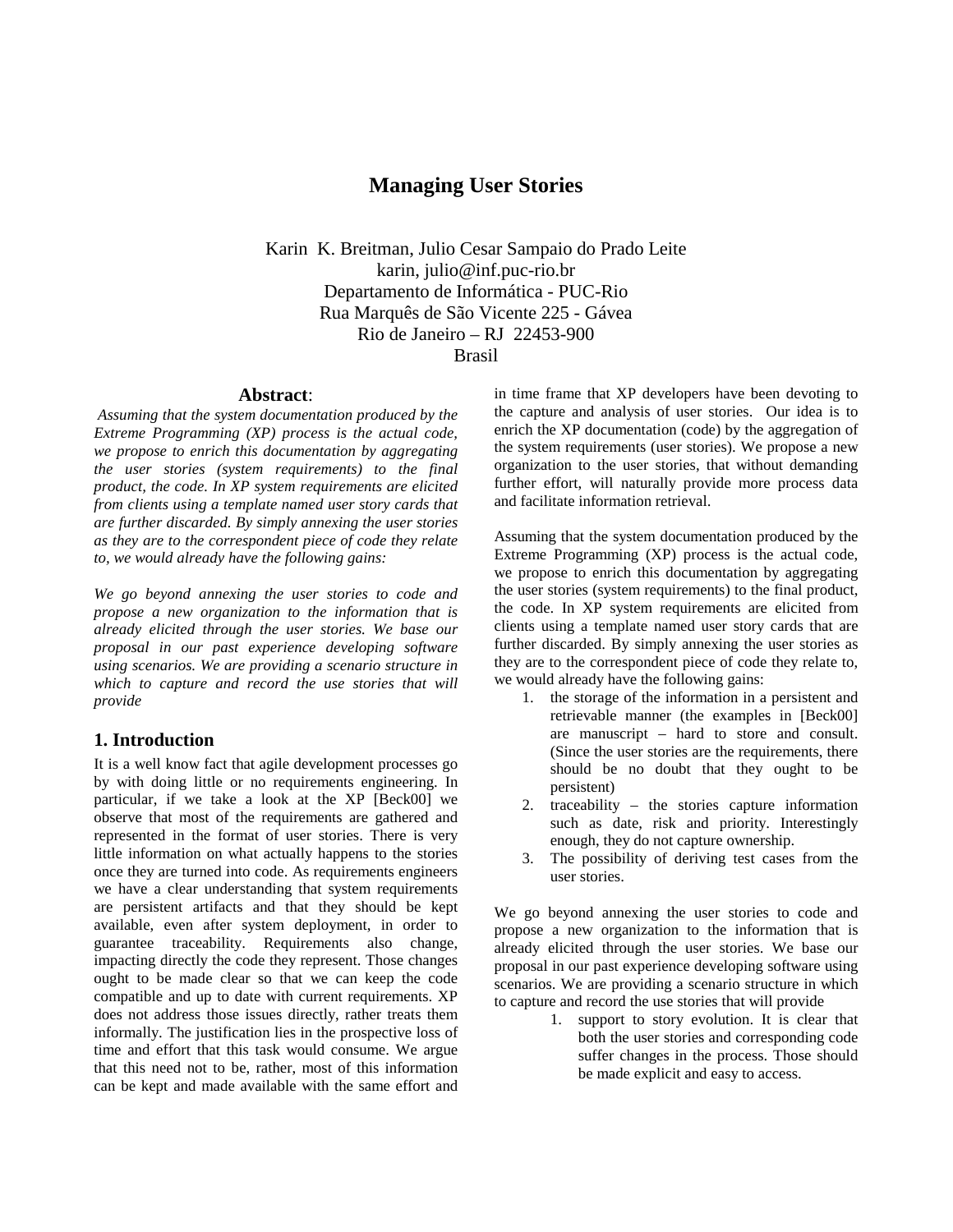- 2. basic configuration management capabilities, e.g., version control, tags.
- 3. Design rationale recording mechanisms. It is a fact that the most critical decisions are usually made during early development phases. Keeping record of the important ones is a sound practice.
- 4. More sophisticated traces, e.g., access to other stories with similar terminology, navigation through previous versions of the pair story/code, possible links to other artifacts, e.g., manuals, policies, questionnaires.
- 5. Allow for automatic consistency checking

central ideas of XP and detail the user stories. In the following section we introduce our proposal to the organization of the user stories in as scenarios. We discuss technological details and how our proposal can be implemented. We conclude by presenting our remarks and pointing to future research.

## **2. XP Overview**

In a nutshell a XP team is comprised of 3 to 10 programmers and the client that should be on the development site to provide expertise<sup>1</sup>. The development room(s) are arranged in a way to promote the best

| DATE: 311141                                                            | TYPE OF ACTIVITY: NEW: $X$ FIX: ENHANCE:<br>FUNC, TEST                                                                                                                                                                                                                        |
|-------------------------------------------------------------------------|-------------------------------------------------------------------------------------------------------------------------------------------------------------------------------------------------------------------------------------------------------------------------------|
| STORY NUMBER: 2/275                                                     | PRIORITY: USER: TECH:                                                                                                                                                                                                                                                         |
| PRIOR REFERENCE:<br><b>TASK DESCRIPTION:</b><br>NOTES: on system design | RISK: TECH ESTIMATE:<br>SPLIT COLA: When the countrate chas in the middle of the BIW Pay Period are well as a country the 1st week of the pay period of the OLA countries and the 200<br>week of the By Decod of the NEW Councile, Should accur automotically bused           |
|                                                                         | For the OT, weight run a information of the form that will pay or calciture COLA in the 2nd<br>week of OT. The phone excremity retinismitative hoursdate for the 2 <sup>40</sup> week exclosively<br>softest we can sule could this will come into the Nodel as a "2144" COLA |
| Date<br><b>Stanus</b>                                                   | TASK TRACKING: Gross Pay Adjustment. Create RM Boundary and Place, a DEEN+Expes COLA<br>To Do<br>Comments                                                                                                                                                                     |
|                                                                         |                                                                                                                                                                                                                                                                               |
|                                                                         |                                                                                                                                                                                                                                                                               |
|                                                                         |                                                                                                                                                                                                                                                                               |

 $\overline{a}$ 

### **Figure 1 – Customer story card**

This organization borrows from our past experience using scenarios in software development. When compared, the two notations share some common ground, for the intention of both is describing a situation. By organizing a user story in the molds of a scenario we facilitate overall understanding and gain extra information on both context and functional plans. In the next section we introduce the

communication among the involved, among others the use of adjacent rooms, monitors arranged in a circle are common techniques. One very important concept is that there should be half the number of workstations as there

<sup>&</sup>lt;sup>1</sup> Although the original proposal stresses the individual (one) client we believe it is proper to have more than one client present. One of us pointed out this aspect to be one of the most poignant problems in the XP approach [Leite01].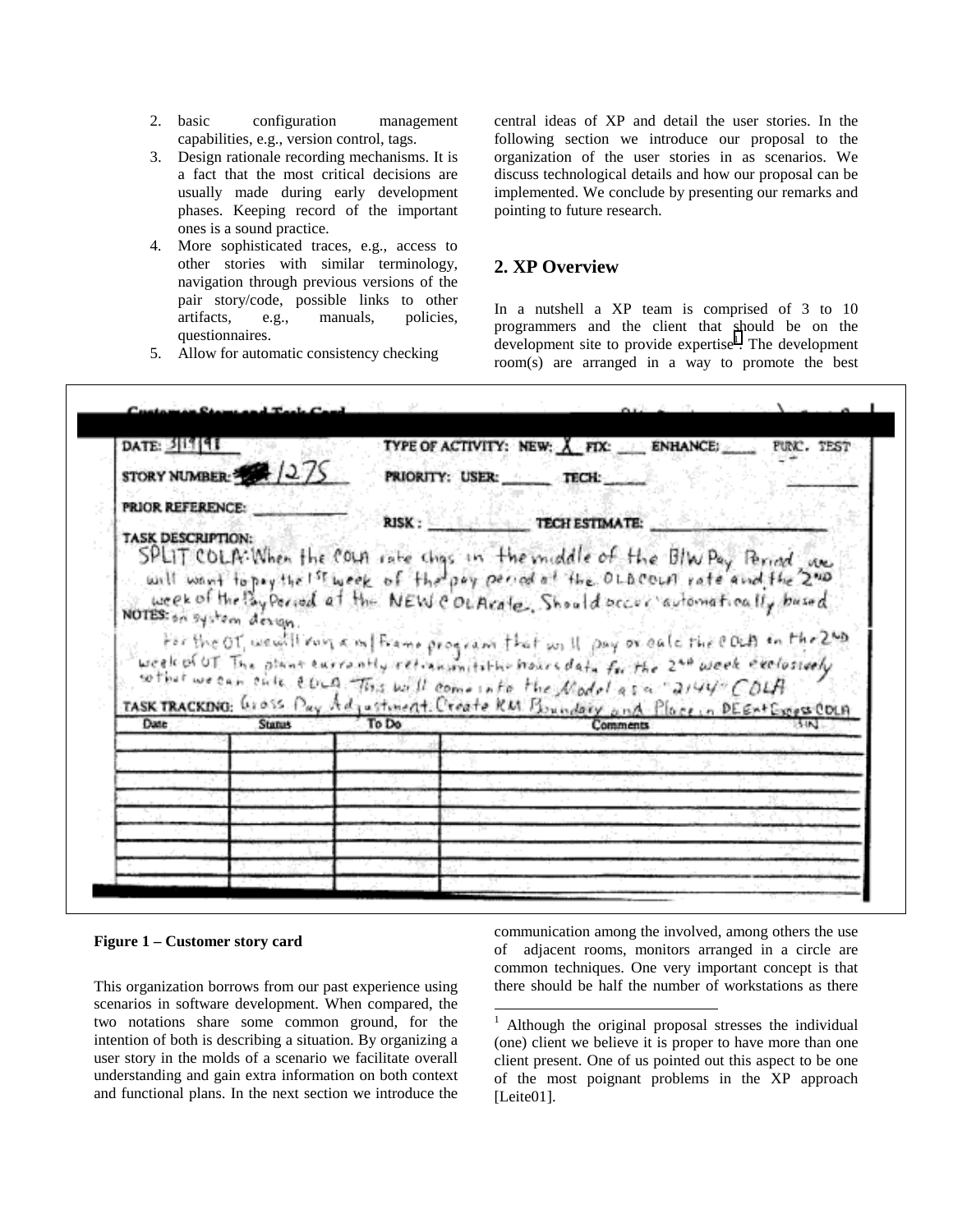are programmers. The last is to promote team work, known as pair programming.

The development of the software is done in *iterations*. Each iteration is a three week period that results in running and tested code. The system is passed on to clients at the end of a release period, that usually comprises two to five iterations. That way the clients have an incoming stream of software every 6 to 15 weeks.

Directly quoting from Cockburn' scenario Agile Software Development "the unit of requirements gathering is the "user story"<sup>2</sup>, user visible functionality that can be developed within one iteration. The client writes the stories for the iteration onto simple index cards. The client and programmers negotiate what will get done in the iteration the following way:

- The programmers estimate the time to complete each card
- The clients prioritize, alter, and de-scope as needed so that the most valuable stories are most likely to get done in the allotted time period [Cockburn02]."

In Figure 1 we show an example of a story card, as proposed in [Beck00].

Once the stories are selected, they are decomposed into programmable tasks and written in a white board, together with the time estimates for completion. Programmers implement the code in pairs and are constantly integrating the new code to the rest (a typical cycle would range from 15 minutes to a few hours). During the coding process the client(s) answers doubts, write tests to be run at the end of the iteration and work on a new round of stories for the next iteration. During the iterations the team hold daily meetings (standing, to keep short) where they discuss their working strategies. The result of the process is running code, delivered to the customer. In the next section we take a closer look into user stories.

### **3. User stories and requirements**

User stories are the starting point in XP development. It is by choosing them that the customer kick starts the iteration process. They are defined as follow: "*one thing that the customer wants the system to do. Stories should be estimated at between one to five ideal programming weeks. Stories should be testable*."[Beck00]. Stories can be decomposed into tasks, quantifiable units of development effort. The decomposition is made by the programmers that also have to estimate how long it would

take to implement each task. System development is a succession of such iterations where the requirements are continuously being defined by means of stories.

According to Beck, once the stories (and their task decomposition) are used, they are to be discarded. This corresponds to the *Embracing change and travel light* concept. In the author's idea there is no need to save the stories once they had their impact on the code because it (the code) is bound to change anyways. Another justification for throwing the stories away is the difficulty in keeping multiple forms of the same information synchronized.

We disagree with the author, first because the set of stories are the requirements documentation of the project. There is a plethora of arguments why the requirements documentation of a project is persistent, ranging from reuse to legal aspects, but the core argument in our discussion is maintaining traceability. On the synchronization aspect we disagree in two counts. First we do not think it difficult to keep the documents synchronized because if, for every major change in a story there will be a corresponding change in the code, it is enough to relate stories to code in a one on one relationship (old story-old code and new-story-new code). In fact, if we implemented a simple configuration management strategy we could maintain a history of changes and, at a very low cost, add more value to the process. For instance we will be able to measure the amount of changes requested per story, and find out if our customer is not changing his or her mind once too often!

In a second count we do not agree that the information forms are the same (customer story card versus code). If we look closely at Figure 1 we observe that the customer story contains information on priority, tracking (to other tasks), description (a natural language description of what it should *do*) and type. None of this information is going to be present in the code. In fact, the author is not clear even if the code will contain comments, explaining what it is supposed to do. Imagine a situation where a programmer is hired in the middle of the development process and he has to be briefed on the functionality of each piece of code because neither the story cards are available nor the code is commented (it would be as simple as importing the description from the story). The counterpart is also true, the code will add new information. Examples are technical decisions such as choice of database, programming language, variables, none of which is mentioned in the stories. Our point, once again, is that since we been through the effort of writing the stories and identifying the tasks, why not incorporate them to the final code? There are many

 $\frac{1}{2}$  Authors quote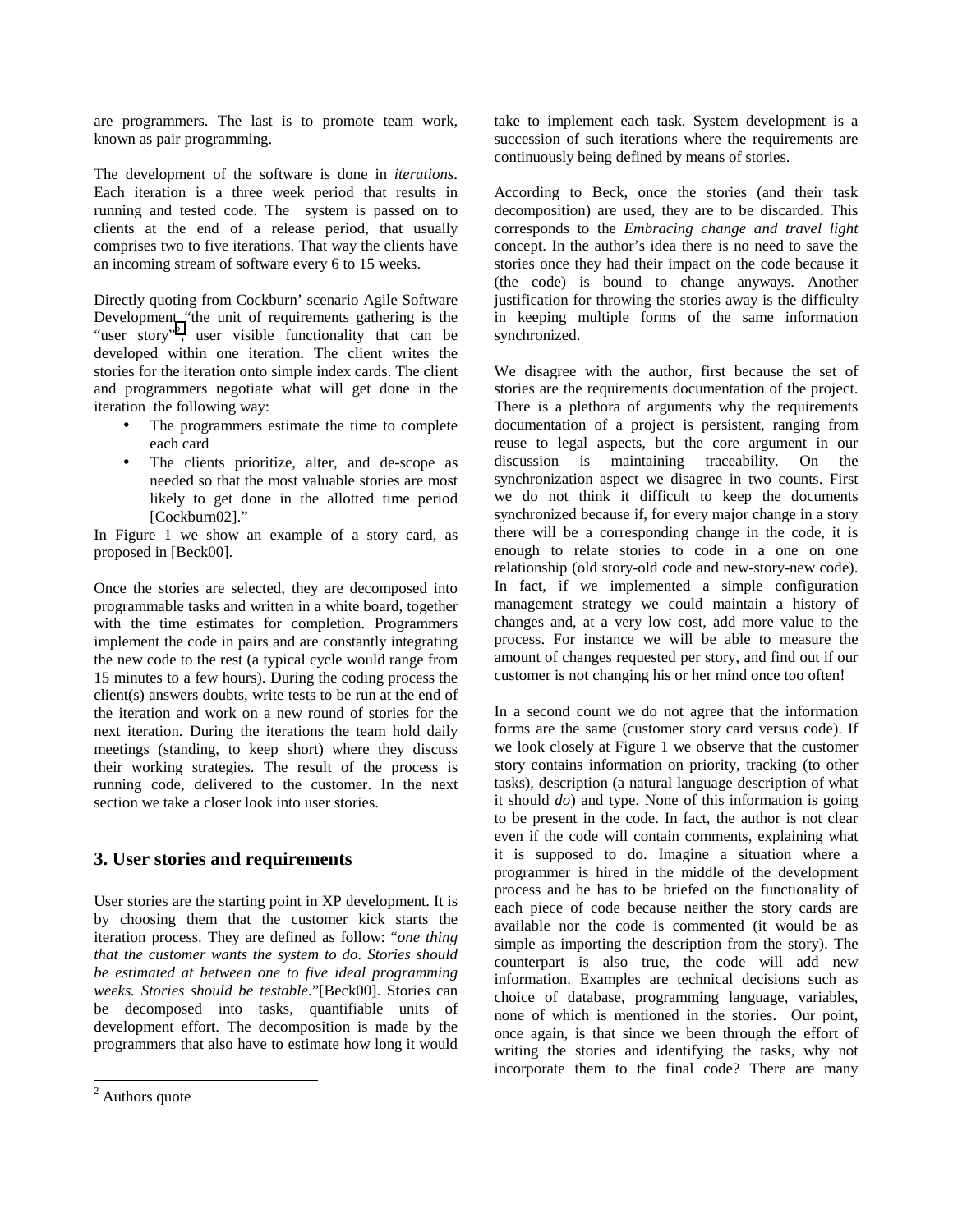advantages, traceability and future reuse are only some examples.

In our experience with requirements evolution we have observed that the incorporation of simple mechanisms can, sometimes, add enormous information value to the process at very little cost [Breitman98, Leite98, Breitman00]. Among others, there is **configuration management**, that allows keeping track of versions and the ability to visualize the history of persistent artifacts, creation of a **glossary of project terms**, guaranteeing that both developers and customers share a common understanding, aggregation of **information tags** to artifacts, that register information on ownership and authorization, and the addition of **rationale techniques**, that facilitate describing and understanding the decision making process. We believe that the present story card notation should be improved as to included such mechanisms. As such, we propose they adopt the scenario notation.

We present our idea in the format of a framework, understanding that the aggregation of such mechanisms to the story card representation incurs in very little additional efforts (from customers, who after all are the responsible for them).

resources and episodes, plus the risk and priority measurements, present in [Beck00]. The remaining classes represent the mechanisms that, once instantiated, will be responsible for capturing extra information on the process. They are, clockwise from the top left corner, glossary, tag, rationale and trace. It is important to note that some elements present in the customer story card representation, such as number and prior reference are implicitly taken care of in the scenario framework by the pair scenario\_title + version and context, respectively. Also note that the component type of activity, also described in [Beck00] is in the tag class. Finally the task is represented by one or more episodes of the scenario.

The glossary class is responsible to map the vocabulary used by the customers (business) to commonly shared notions. Based on the language extended lexicon [Leite99] the glossary uses two definitions for each term, the denotation, notion of the symbol and the connotation (behavioral aspect) of the last that gives meaning to the symbol in relation to the context of use. The driving concepts of the glossary are closure and minimal vocabulary, i.e., symbols should be described using a minimal set of most used words and other symbols in the glossary can and should be used to describe new symbols. The glossary aims at keeping the consistency of the



#### **Figure 2 – Proposed scenario framework**

The framework can be divided into two distinct parts. The core and the extra mechanisms offered. The core is represented by the class in the center, scenario, that contains all the attributes in the scenario notation proposed in [Leite98], namely title, goal, context, actors, names used in the story cards and in the code. Take for instance the example depicted in Figure 1. What are the meanings of the terms Split Cola and OT? One may argue that the people involved in the project have incorporated those terms into their vocabularies, but what will happen if one programmer had to be substituted (or went on vacation) during development? What would be the effort associated to debriefing he or she on the project terminology? What if we assume that the story cards are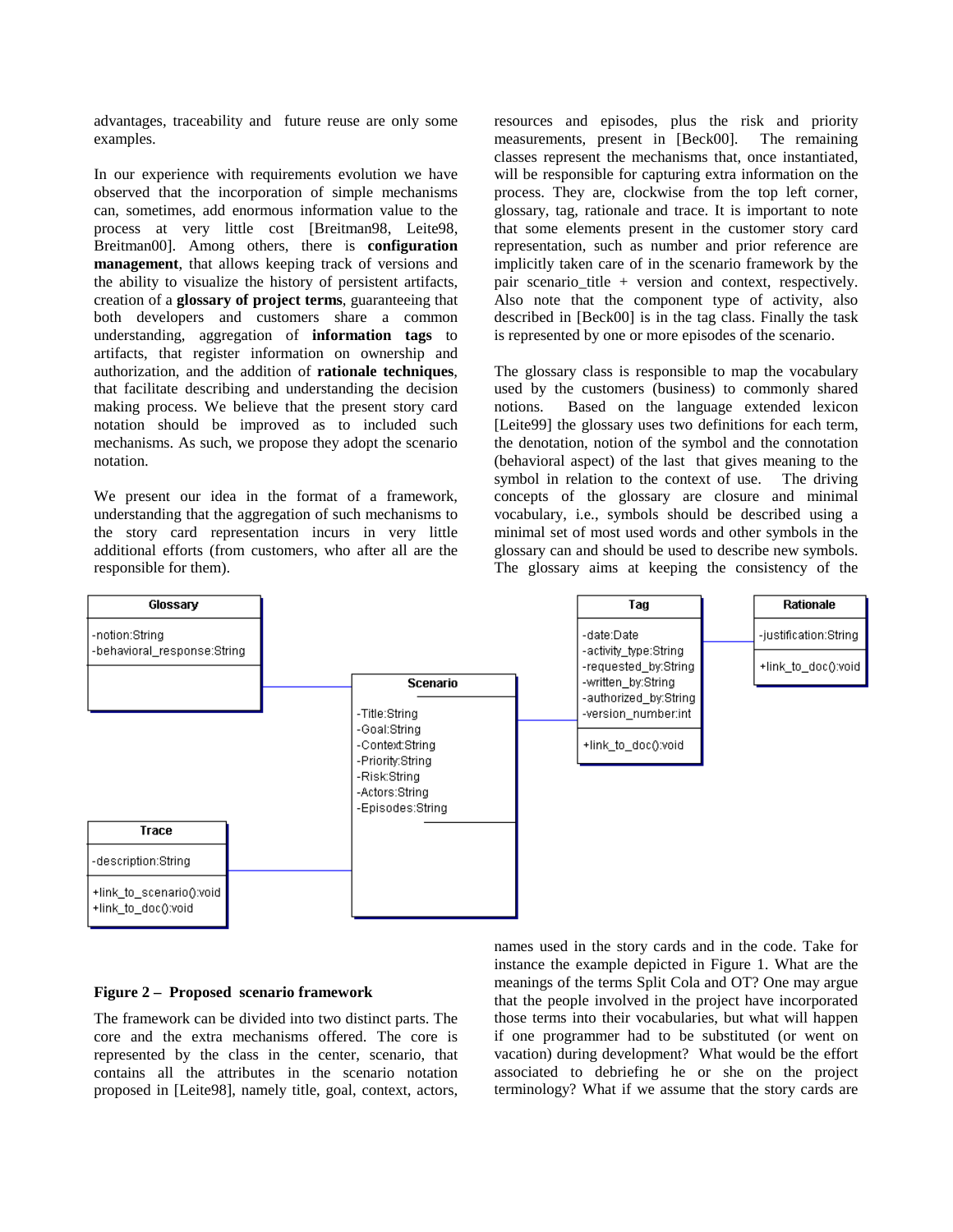no longer available and the terms had made their way to the code?

The tag class essentially takes care of capturing the configuration management information associated to the scenario version. In this light we have the version number, date, type of activity and ownership. The ownership issue is of particular interest to system validation and, in the future, to maintain traceability to system requirements. We understand that most projects will have one or more clients in the development site. In our understanding the clients act as representatives of the different opinions (viewpoints) that people in his or her organization have. The in site-client is thus encumbered to describe and make clear the wishes of all groups in relation to the software. He or she of course knows who is responsible for each request. There is no reason why this information should be lost, the on-site client should be able to make it clear in the customer stories which individual or group is behind each request. This is why the class makes a distinction between the person/group who requested the functionality and the one who is writing the story card. This information will probably facilitate the validation process(es) and help pretraceability, as defined by Gotel [Gotel97].

The rationale class, associated to the scenario tag, opens a venue to store design decisions. It may be kept in a free format style, natural language, or consist of a link to a document with a more structured format. These documents could be the output of any of the many rationale capturing techniques proposed in literature [Conklin88, Potts88, Carroll94, Gotel95, Potts96]. It seems clear that, in the XP context, story cards provide a means to improve communication and represent customer requests in a understandable way for both development and business (customers). They do not, however capture design decisions and the responsibilities that are crucial to maintaining system traceability. We understand that the adoption of any rationale capture technique is effort consuming and may represent a slow down in the development process. Our stand is that this is a decision to be taken by the client, who has to be offered the possibility of using a rationale capture technique and decide on the cost benefit of adopting the same.

Finally, the trace class presents the possibility of creating (manual) links to other customer story cards. One may want to relate to other stories for many reasons. One of them being the constraint that a story card should be feasible in the 1-5 ideal week time frame, so it is reasonable to suppose that decomposition will be needed occasionally. In this case, keeping track of related story card would be advisable. Another possibility is a situation in which a story card was deferred in favor of others with higher priorities. Perhaps it would be interesting to keep track of these stories in case there is time left during an iteration and their implementation might be reconsidered. The linking strategy is very simple and will appear as a list of "related stories" in the bottom of the scenario.

In this section we proposed a framework that takes care of those issues by allowing users to instantiate mechanisms to capture additional information. In the next section we show that the implementation of our ideas can be accomplished very simply using XML.

## **4. Implementation**

The implementation of our proposal is very straightforward. We have created a DTD describing the components in the framework. The DTD is shown in Figure 3. It can be instantiated to an XML document that contains the elements of the framework. This serves as a reminder to users of what information is useful to the process. He or she will decide whether or not to take down some information and the granularity of its detail, based on specific project need, i.e., it may be the case that there is no rationale associated to the creation of a scenario version, so this tag may be left blank in the XML document.

The linking to the code could be done using a hypertext link, and the result could be viewed in any commercial browser. In the event the code is being generated in Java, there is also the possibility of inserting javadoc links in the code pointing to the related scenarios. In Figure 4 we implemented the example shown in Figure 1 using a possible instance of the DTD. In this example we included the information in Figure 1 plus some fictional data illustrating the instance of the classes.

Note that we included two traces, one to another story card (we call trace to similar objects homogeneous and to different one heterogeneous) and a trace to an document containing the values to be used in a calculation foreseen by the story card. There is also information on the ownership of the story. In this case the story card was requested by user Karin, written by user Otavio and authorized by a third user, Julio. This is not hard to imagine, as one would suppose that a change in calculations would have to be authorized by someone in management, and that this person is not likely to be the one assigned to be the on-site liaison to the programmers. Finally there is the rationale to the change, that is explained by some new company policy, that was

attached to the story card.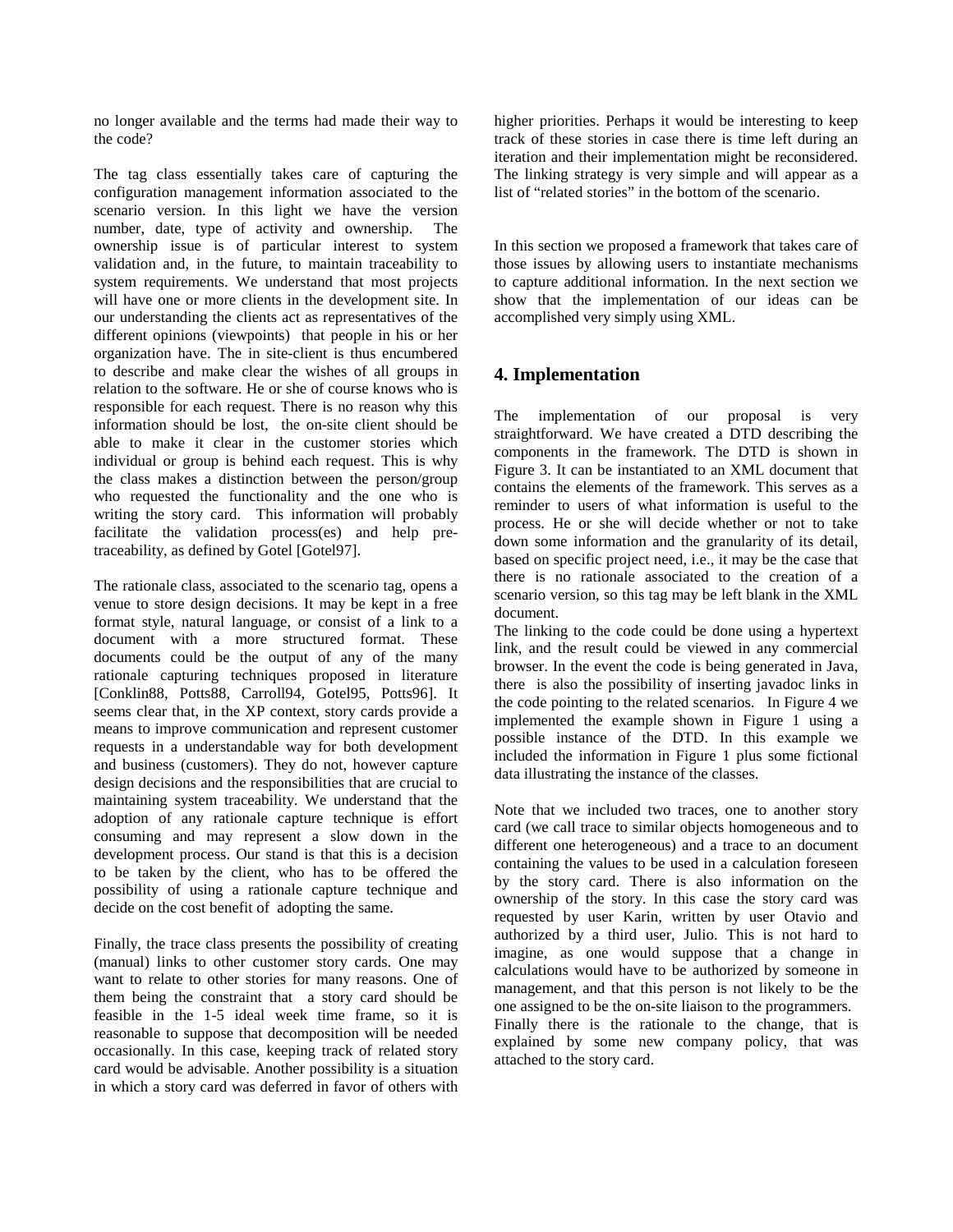| -1 XML                    | version             | 1.0                                      |  |
|---------------------------|---------------------|------------------------------------------|--|
|                           | encoding            | UTF-8                                    |  |
| Q⊷ Comment                |                     | edited with XML Spy v4.1 U (http://www.x |  |
|                           |                     |                                          |  |
| Scenario sequence of      | Elm title           |                                          |  |
|                           | Elm goal            |                                          |  |
|                           | Elm context         | 1 or more                                |  |
|                           | <b>Elm</b> priority | 0 or 1                                   |  |
|                           | Elm isk             | 0 or 1                                   |  |
|                           |                     |                                          |  |
|                           | Elm actor           | 1 or more                                |  |
|                           | Elm resources       | 1 or more                                |  |
|                           | Elm episodes        | 1 or more                                |  |
|                           | <u>Elmglossary</u>  | 0 or 1                                   |  |
|                           | Elmtrace            | 0 or more                                |  |
|                           | Elm tag             |                                          |  |
| <b>Elm</b> description    | #PCDATA             |                                          |  |
| Elm date                  | #PCDATA             |                                          |  |
| Elm context               | #PCDATA             |                                          |  |
| Elmepisodes               | #PCDATA             |                                          |  |
| <b>Elm</b> activityType   | #PCDATA             |                                          |  |
| <b>Elm</b> priorReference | #PCDATA             |                                          |  |
| Elm resources             | #PCDATA             |                                          |  |
| Elm actor                 | #PCDATA             |                                          |  |
| Elm goal                  | #PCDATA             |                                          |  |
| Elm ritle                 | #PCDATA             |                                          |  |
| Elm version               | #PCDATA             |                                          |  |
| Elmrisk                   | #PCDATA             |                                          |  |
| Elm priority              | #PCDATA             |                                          |  |
| Elm toDo                  | #PCDATA             |                                          |  |
| <b>Elm</b> justification  | #PCDATA             |                                          |  |
| ■ rationale sequence of   |                     |                                          |  |
| <sup>Elm</sup> comments   | #PCDATA             |                                          |  |

#### **Figure 3 – DTD for the proposed framework**

The integration to the code is also simple, it is enough to generate an XML document with the customer story card as header followed by the code. The outputs are very bare, e.g., as one can conclude from Figure 4. Our future plans include the creation of a scenario manager program to generate the HTML forms, thus providing a more user friendly interface to writing the scenarios.

```
<?xml version="1.0" encoding="UTF-8" ?> 
  <!DOCTYPE Scenario> 
- <Scenario number="1275">
    <title>Calculate COLA rate</title>
         <goal>provide the COLA 
        values</goal> 
    <context>Blw pay period</context> 
    <priority type=>high</priority>
```
<risk>**-----**</risk>

<actor> **main frame program, plant,** </actor>

<resources>**OLD COLA rate, NEW COLA rate**</resources>

<episodes>

- 1. when the COLA rate changes in the middle of the Blw Pay Period pay the 1st week of the pay period at the OLD COLA rate.
- 2. pay 2nd. week of the Pay Period at the NEW.
- 3. run a main frame program that will pay or calc the COLA on the 2nd week of OT.
- 4. plant retransmits the hours data for the 2nd week exclusively
- 5. calculate COLA as a "2144"COLA gross pay adjustment.
- 6. create RM Boundary.
- 7. place in DEEntExcessCOLA BIN.

</episodes> **-** <trace type="**homogeneous**">

```
<description>table containing the 
       COLA rates</description> 
    \epsilonlink\epsilonhttp://www.xr.com/colarat
       es.xml</link>
 </trace>
- <tag requestedBy="Karin"
     writtenBy="Otavio"
     authorizedBy="Julio">
       <date day="19" month="3"
       year="1998">03/19/1998</
       date> 
                        <activityType 
       type="new">new</activityTyp
       e> 
    <version>02</version> 
  - <rationale>
       <justification>This procedure 
          is the result of a new 
          company policy regarding 
          the calculations of the 
          COLA rates.
          </justification> 
          <link>http://www.abc.
          com/memorandum67.x
          ml</link> 
    </rationale>
```
</tag>

```
</Scenario>
```
### **Figure 4 – XML document illustrating the example in Figure 1**

The XML implementation makes it possible to gain leverage by using emerging internet technologies. One possibility is to perform consistency checking among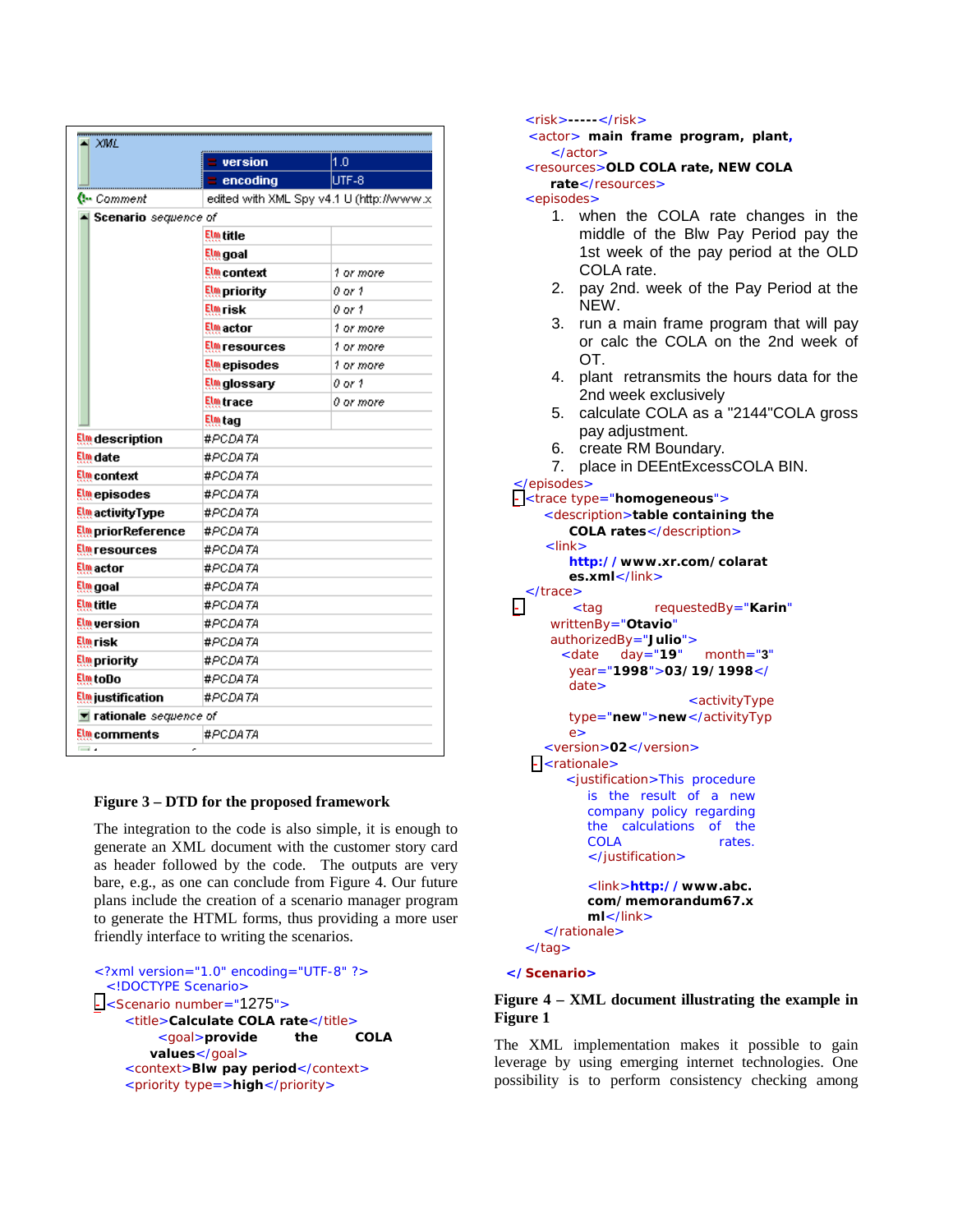scenarios. The Xlinkit site offers a consistency checking service among heterogeneous, distributed XML documents[xlinkit02]. We must remember that the XP process works in a succession of cycles, at the beginning of which a series of user stories, or scenarios as we propose, are written. The time frame between each cycle is 3 weeks and, it is only reasonable to expect that by the time new scenarios are written the previous ones are partially forgotten and inconsistencies may arise. Checking new scenarios against the set of previous generated ones (we include the ones that have been implemented and those that were deferred) may economize a lot of time and effort.

| <consistencyrule></consistencyrule>                             |                    |  |
|-----------------------------------------------------------------|--------------------|--|
| <forall< td=""><td><math>var = "x"</math></td></forall<>        | $var = "x"$        |  |
| in="/Scenarios Apr18">                                          |                    |  |
| <forall< td=""><td><math>\text{var} = "y"</math></td></forall<> | $\text{var} = "y"$ |  |
| in="/Scenarios_May02">                                          |                    |  |
| <implies></implies>                                             |                    |  |
| <eaual< td=""><td></td></eaual<>                                |                    |  |
| $op1 = "Sx/Action/text()$                                       |                    |  |
| $op2 = "Sy/Actor/text()"$                                       |                    |  |
|                                                                 |                    |  |
| $\langle$ (forall)                                              |                    |  |
|                                                                 |                    |  |
|                                                                 |                    |  |

**Figure 5 – Example of a rule** 

The Xlinkit engine operation is quite simple. Given a set of XML scenario documents and a set of consistency rules that should be applicable to the scenarios, the engine returns a set of Xlinks, i.e., links to the scenarios that do not satisfy the rules. The set of rules is written in a first order logic based language. The scenario representation naturally poses some constraints, e.g., an actor may appear in more than one scenario. To ensure consistency, the actors must always appear under the same name in the scenarios that he or she (or it) takes part. This rule seems straightforward enough but, there are complications if one considers that once scenarios are written in natural language, gender variations (specially in languages other than English) and plurals may come in the way. We exemplify this rule in Figure 5. Of course, that the list of rules will also be influenced by the application itself, i.e., the application domain will dictate the rules and constraints that must be observed. Writing the rules is quite straightforward and the Xlinkit package provides the rule language for writing your own constraints between documents and several examples. This is still a very naïve use of the potential of the consistency checking engine. In the future we intend to write rules to check consistency between the elements in the scenarios and their equivalent pieces of code. This requires the writing of more complex constraints to allow the comparison between the different

data formats (natural language scenarios and programming language code).

## **5. Conclusion**

In this paper we propose a framework in which to incorporate scenarios to code, considered the "document" in XP philosophy. We believe it to be fundamental to keep the scenarios once the system is running because they are the actual system requirements. There is no doubt that, in order to allow for traceability, the requirements documentation must be persistent and available at all times. The propose framework offers some additional information capture mechanisms, that at low cost, aggregate important information value to the process. The framework is user configurable, i.e., the user decides if it is cost effective to incorporate any of the offered mechanisms according to personal and project needs.

The implementation of our proposal uses XMI technology and it is quite straightforward. We believe its simplicity to be its major advantage. Future work include the development of a friendlier infra structure for instantiating and using the framework. Although not lacking in functionality, the instantiation and visualization tasks would greatly benefit from the implementation of a scenario authoring tool.

Another issue worth looking into is how to organize the code pieces once the system is ready. It is obvious that using 3-5 weeks development periods a several pieces are generated that have to be integrated in order to provide a consistent final product. The literature on use cases and scenarios provide some pointers.

Cockburn suggests that use cases should be structured and kept in a case planning table. The authors and goals are to be placed in the left most column an in the next columns one should record, if fit: business value, complexity, release, team, completeness, performance requirement and external interfaces [Cockburn02]. In the event that only part of the functionality is delivered, it should be noted in the planning table the first release in which the use case shows up and the final release in which the use case will be delivered in its entirety.

Kulak and Guiney baseline the approved use cases and the use case standards document, i.e., a document that contains an explanation of the contents of each use case. Among others this document includes information on the pre and post conditions, assumptions, exceptional and alternative paths of action, trigger, author and date. Their final use case output, exemplified throughout [Kulak00] contains all the above information.